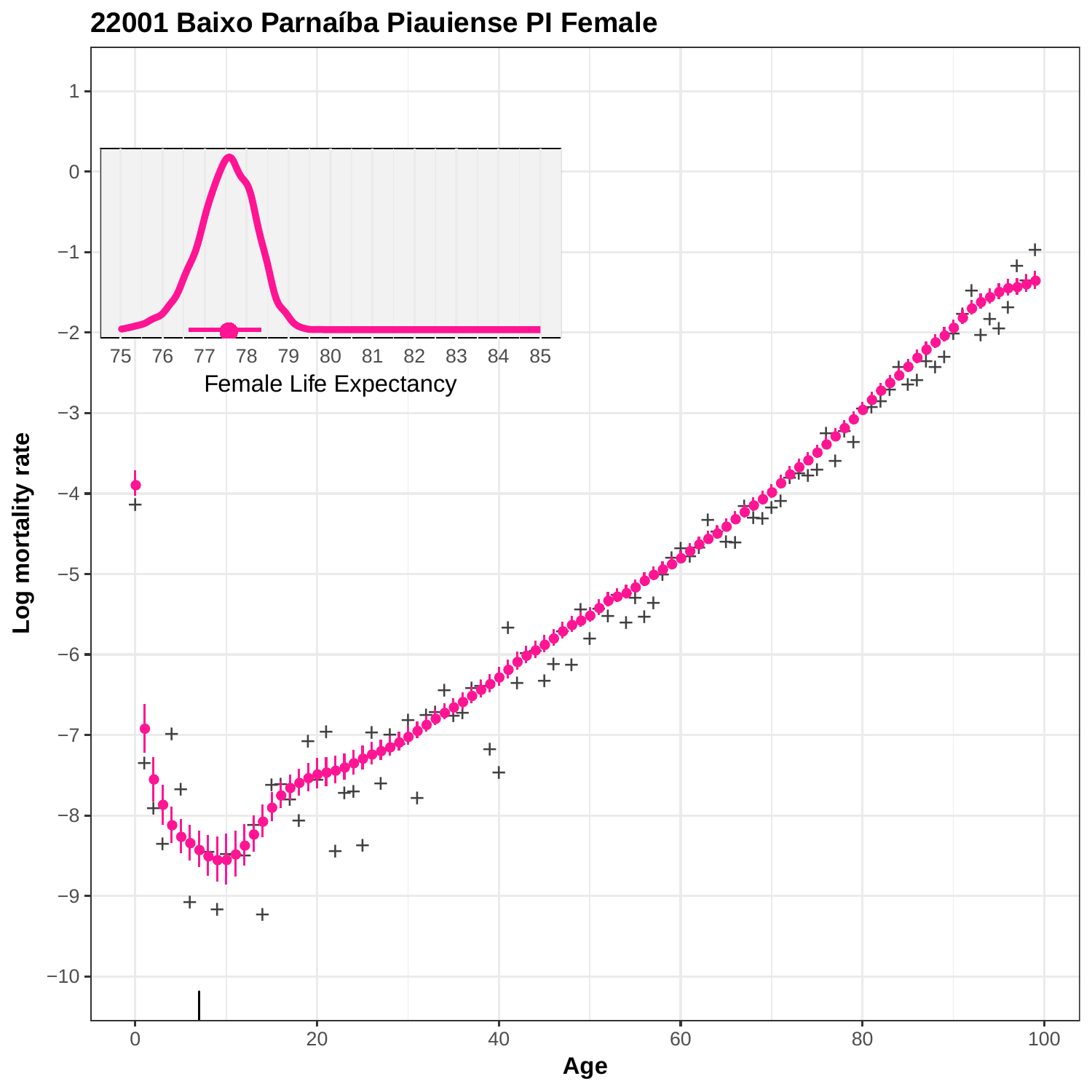

#### **22002 Litoral Piauiense PI Female**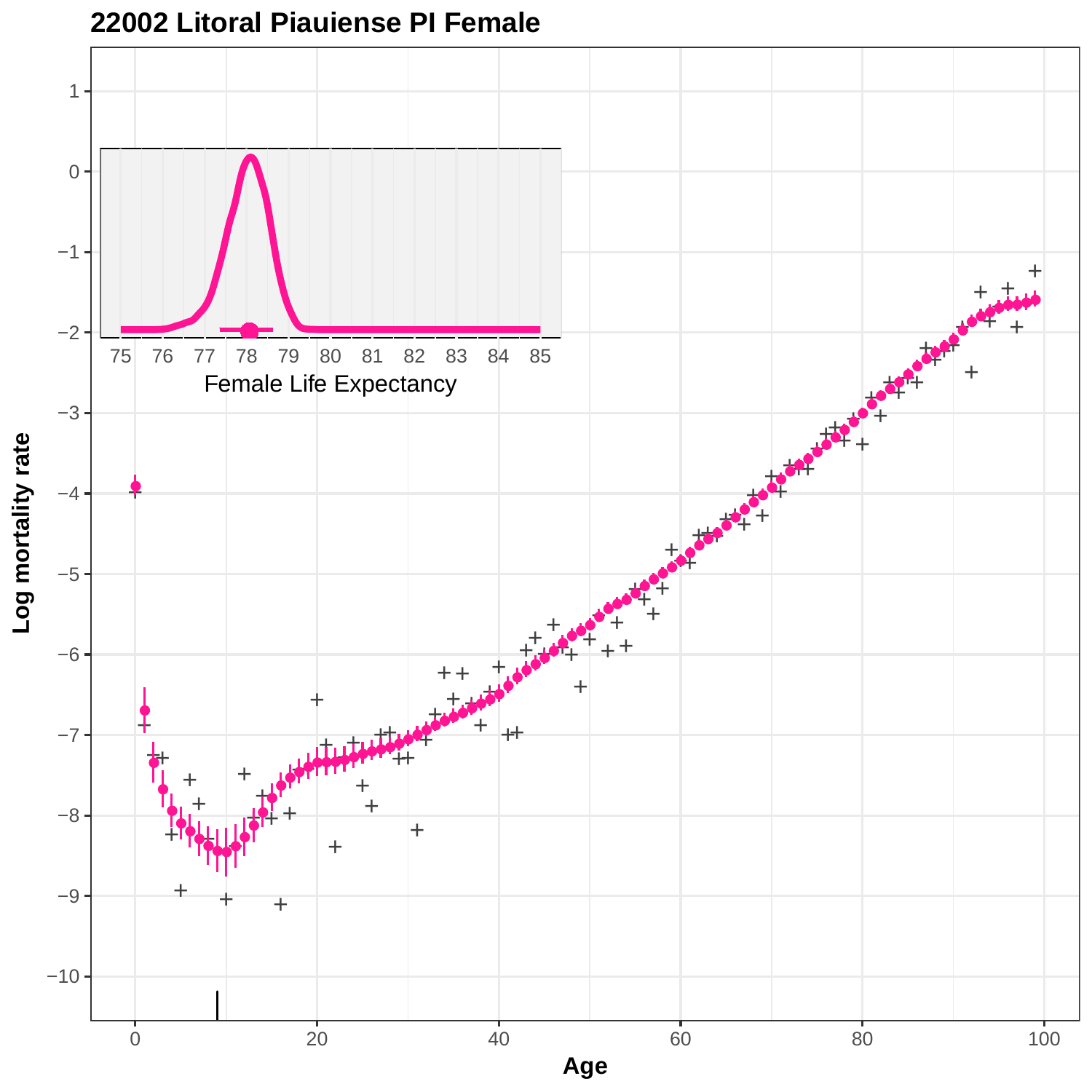

# **22003 Teresina PI Female**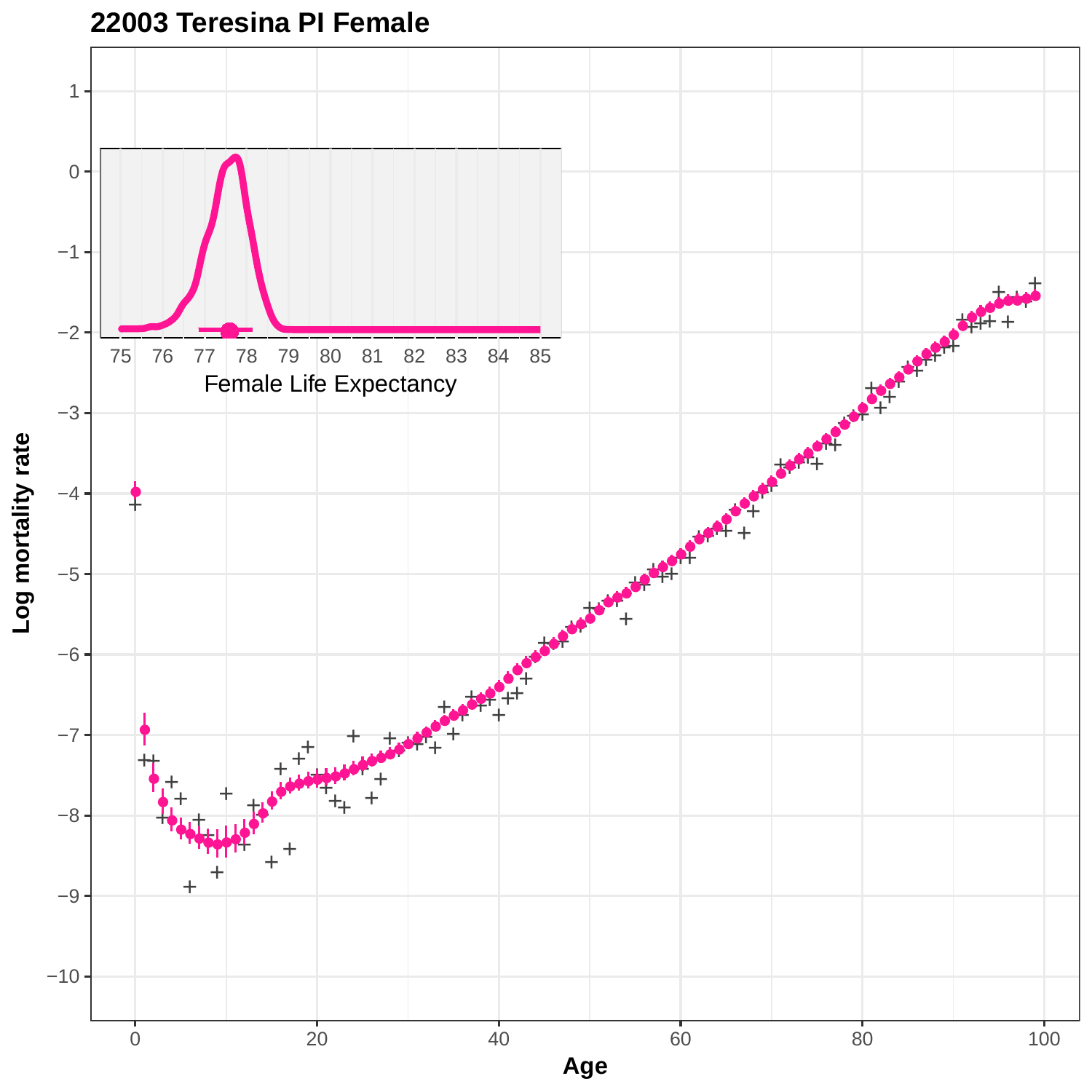

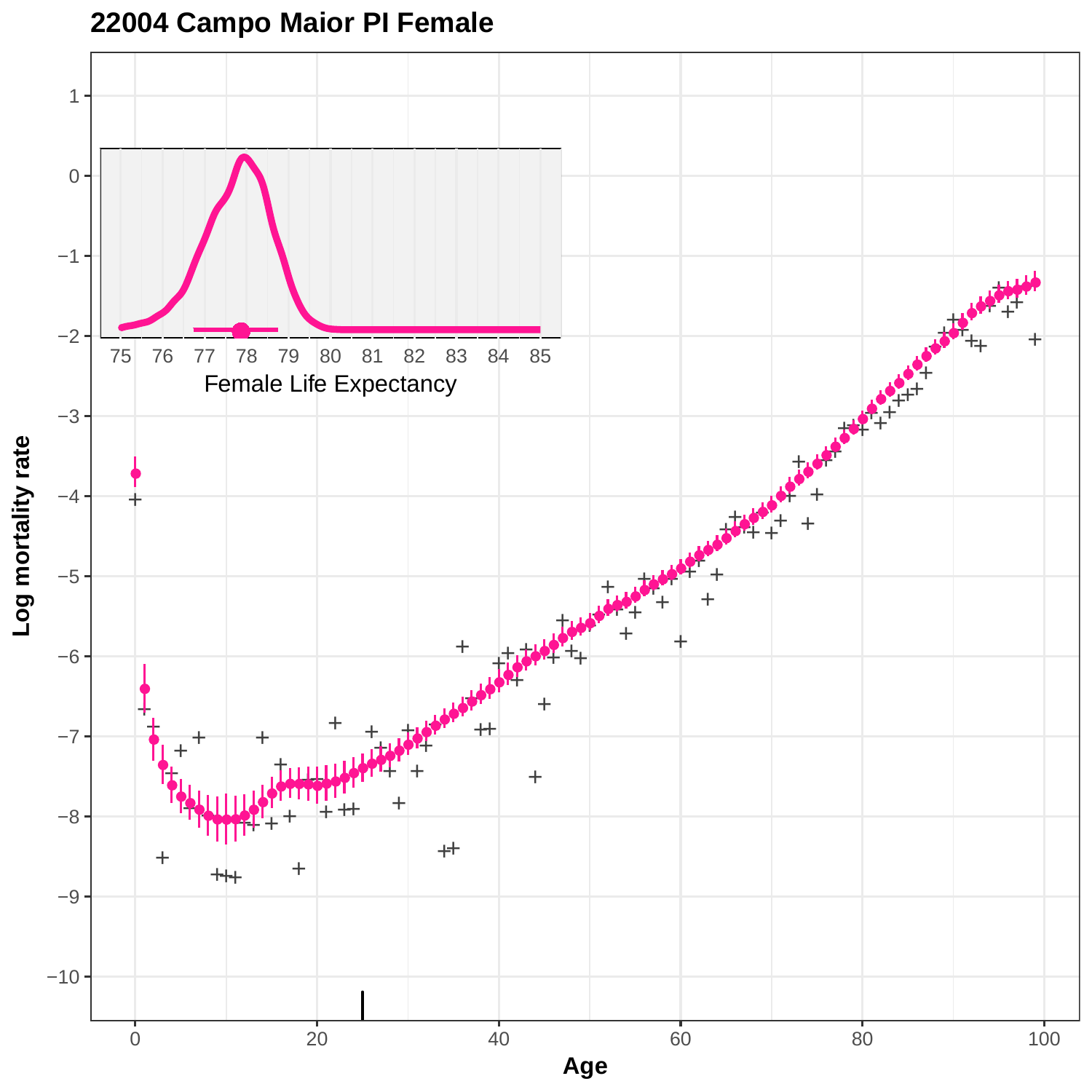

**<sup>22005</sup> Médio Parnaíba Piauiense PI Female**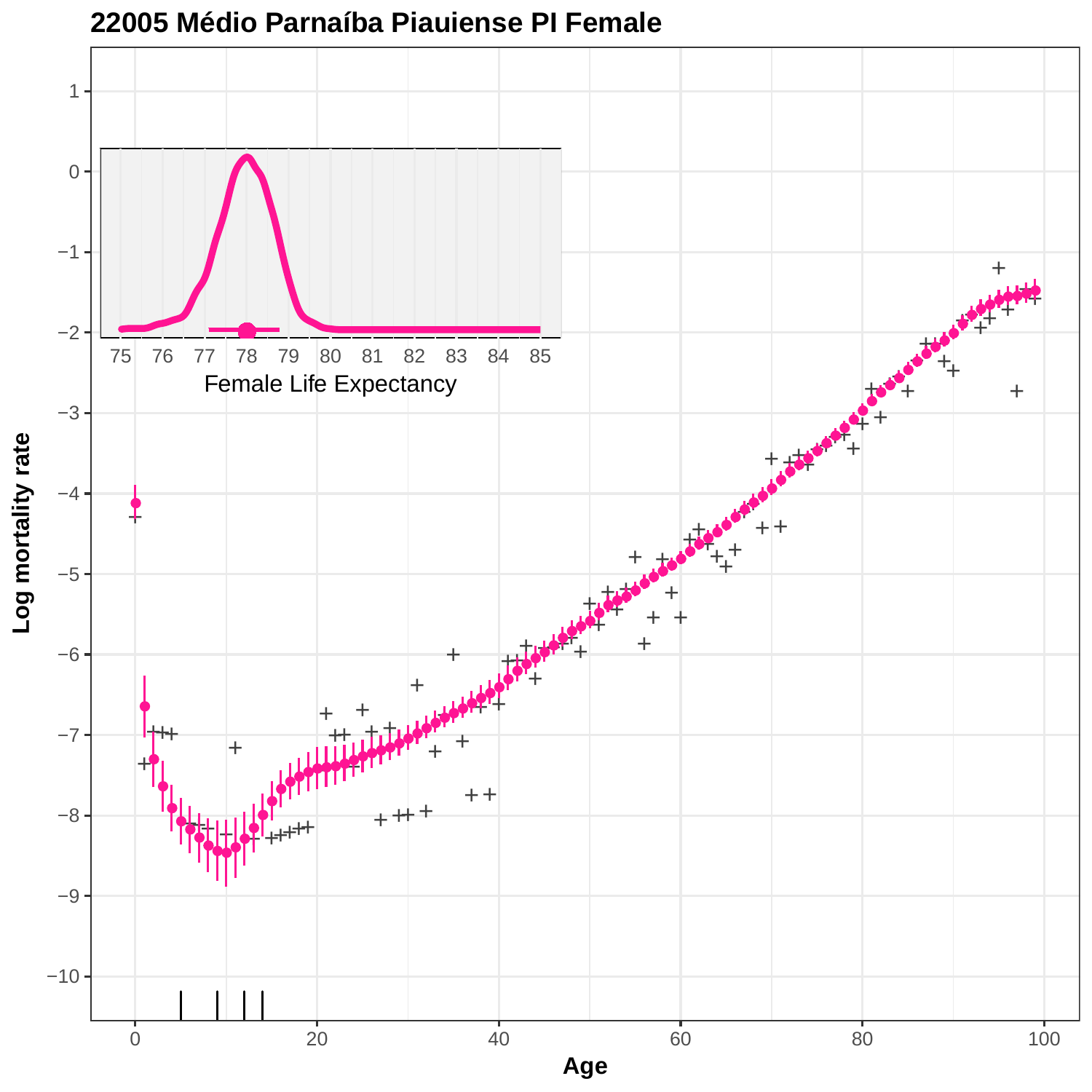

### **22006 Valença do Piauí PI Female**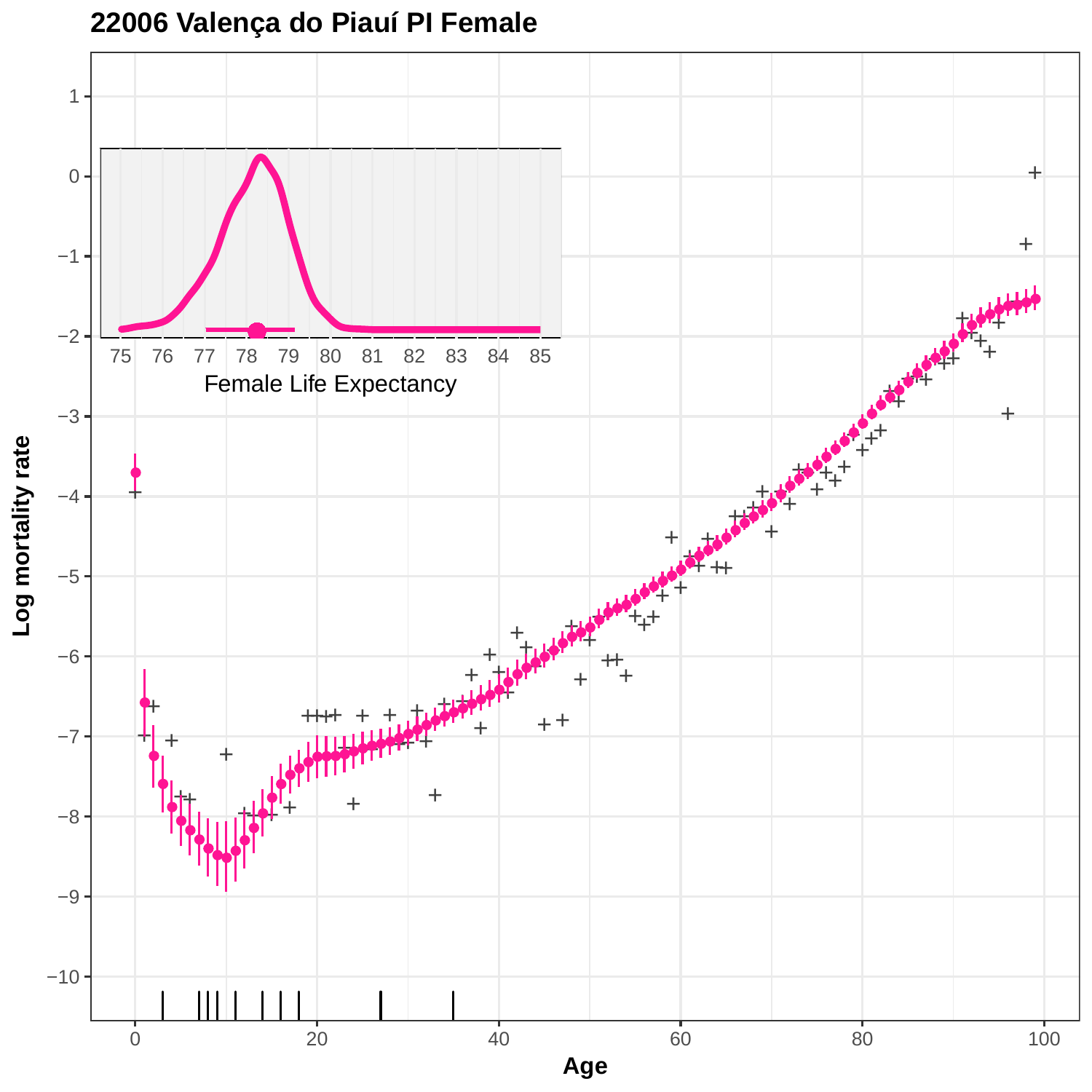

**22007 Alto Parnaíba Piauiense PI Female**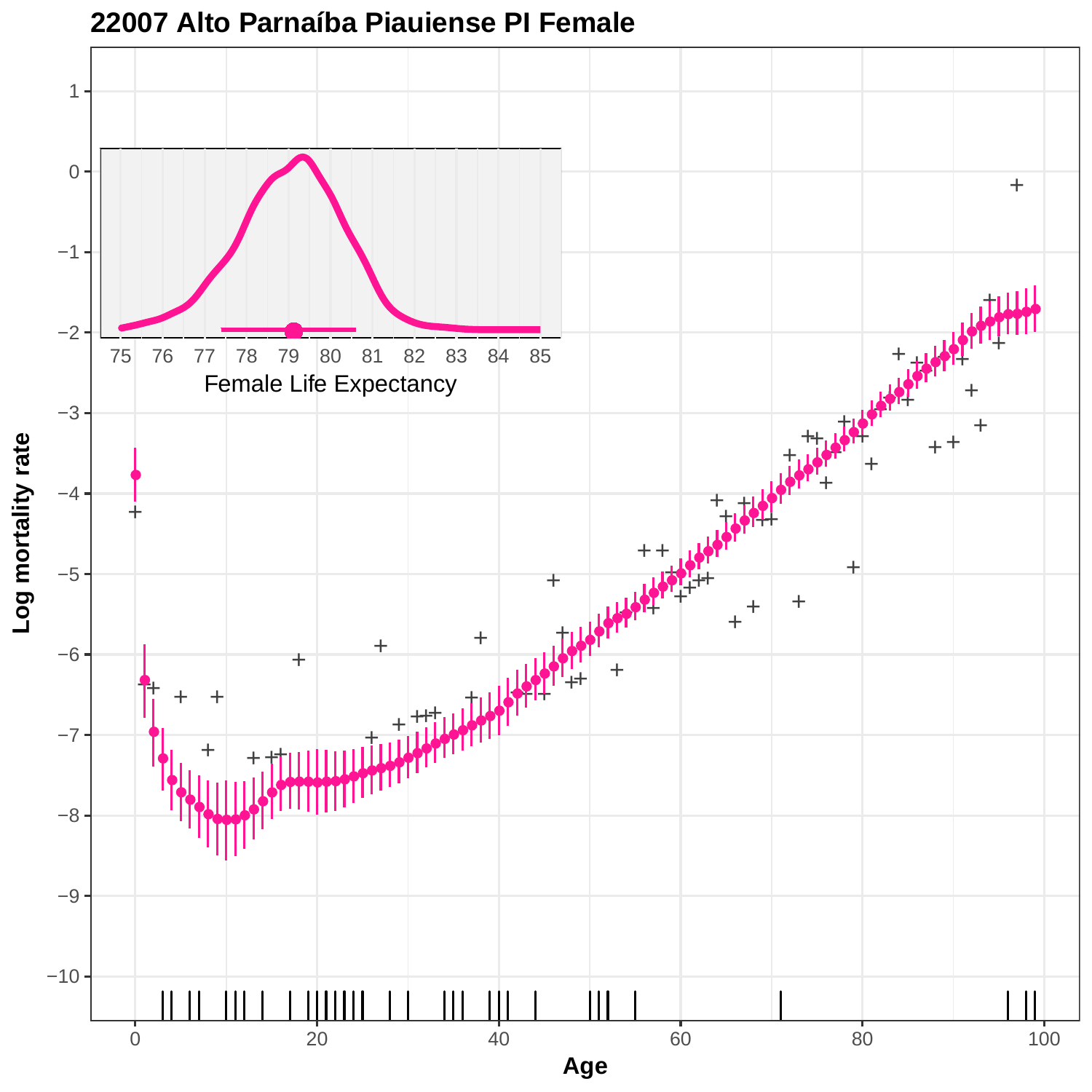

**22008 Bertolínia PI Female**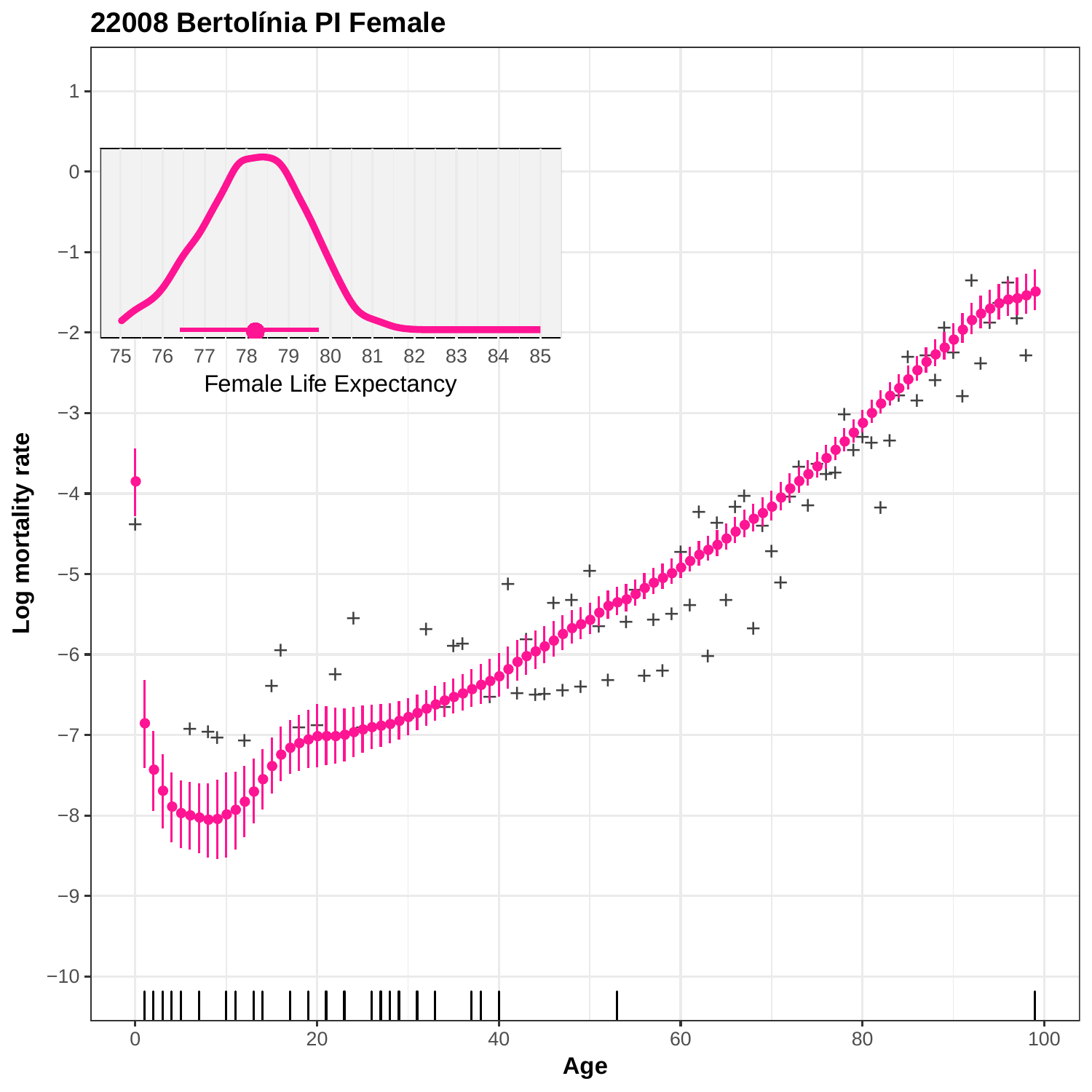

**22009 Floriano PI Female**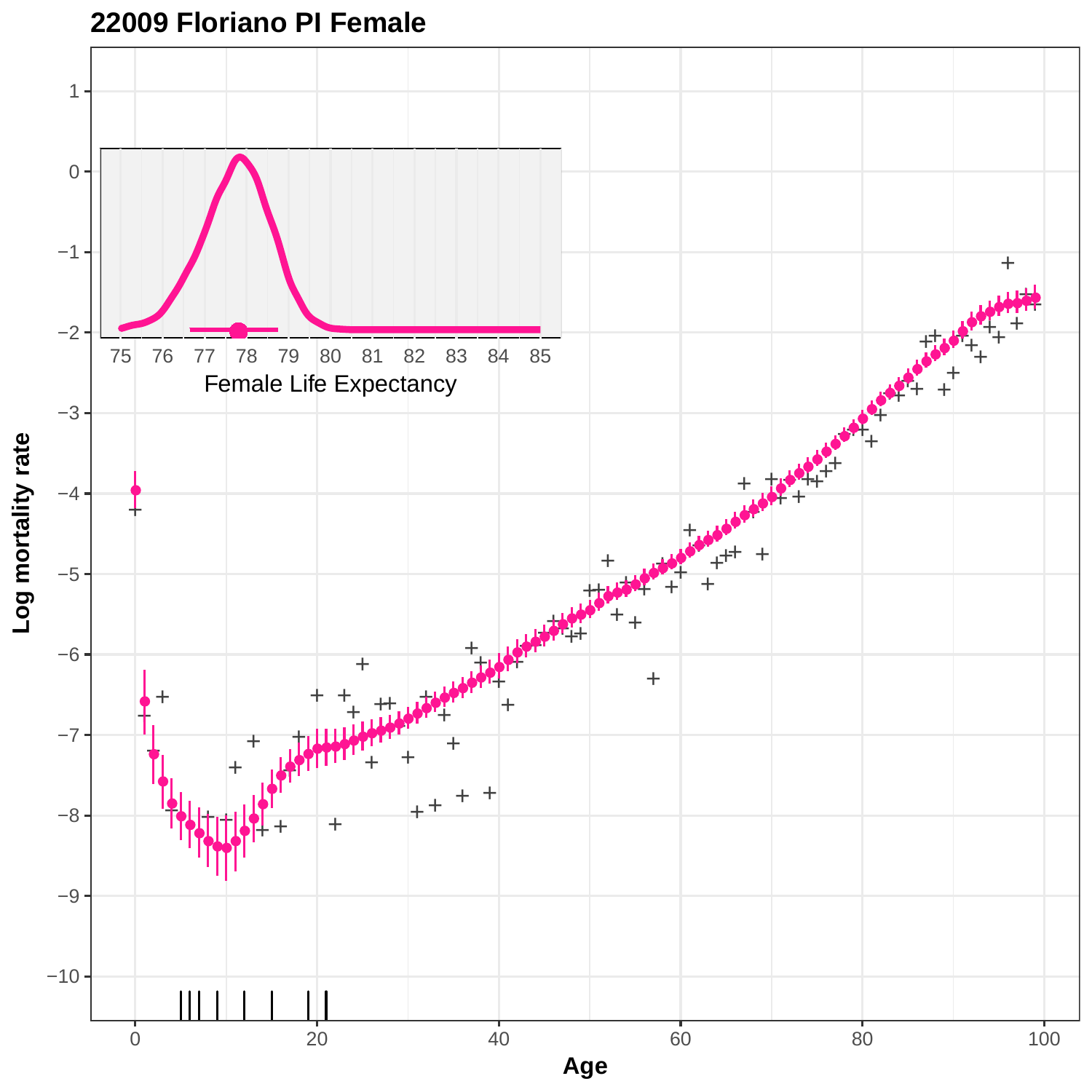

**22010 Alto Médio Gurguéia PI Female**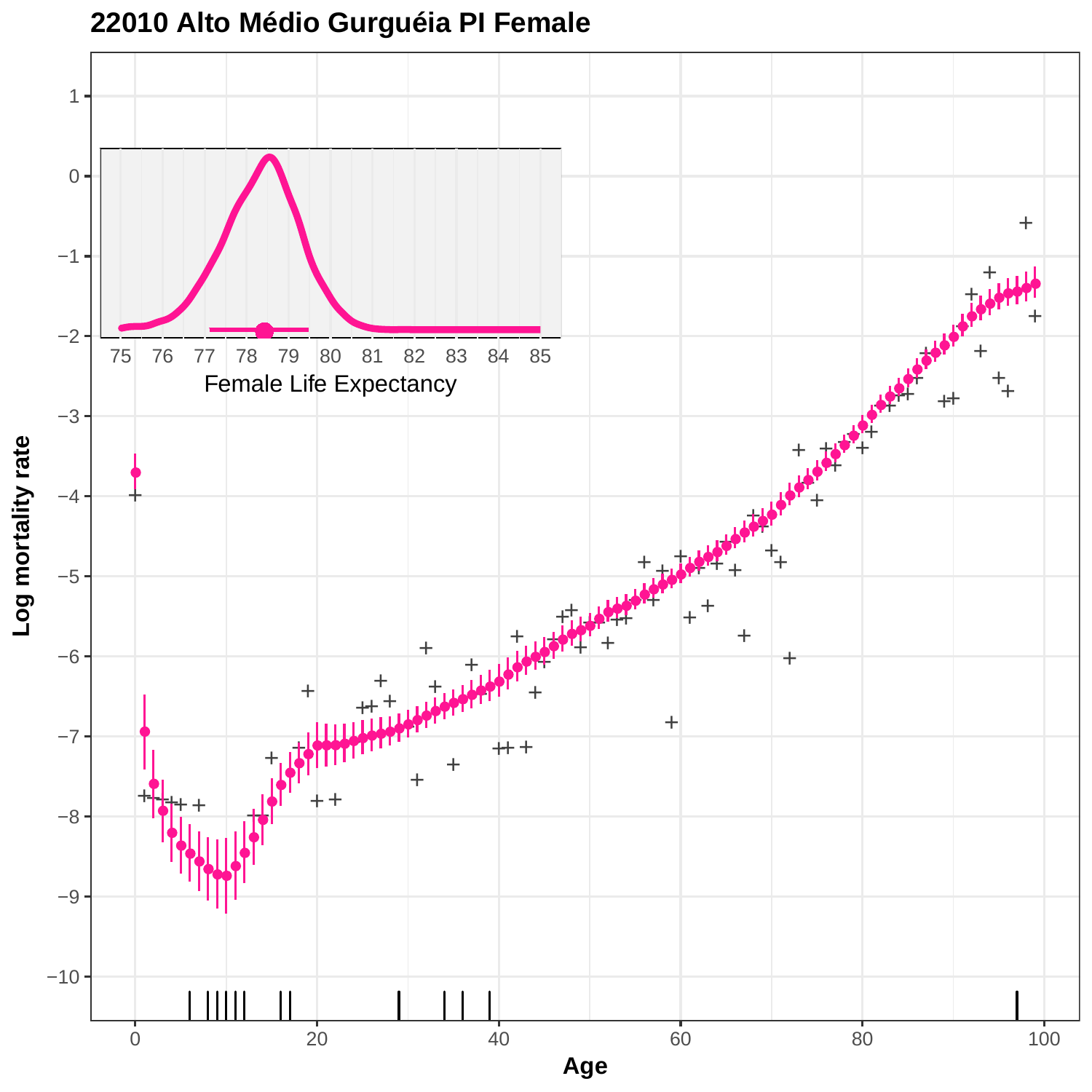

# **22011 São Raimundo Nonato PI Female**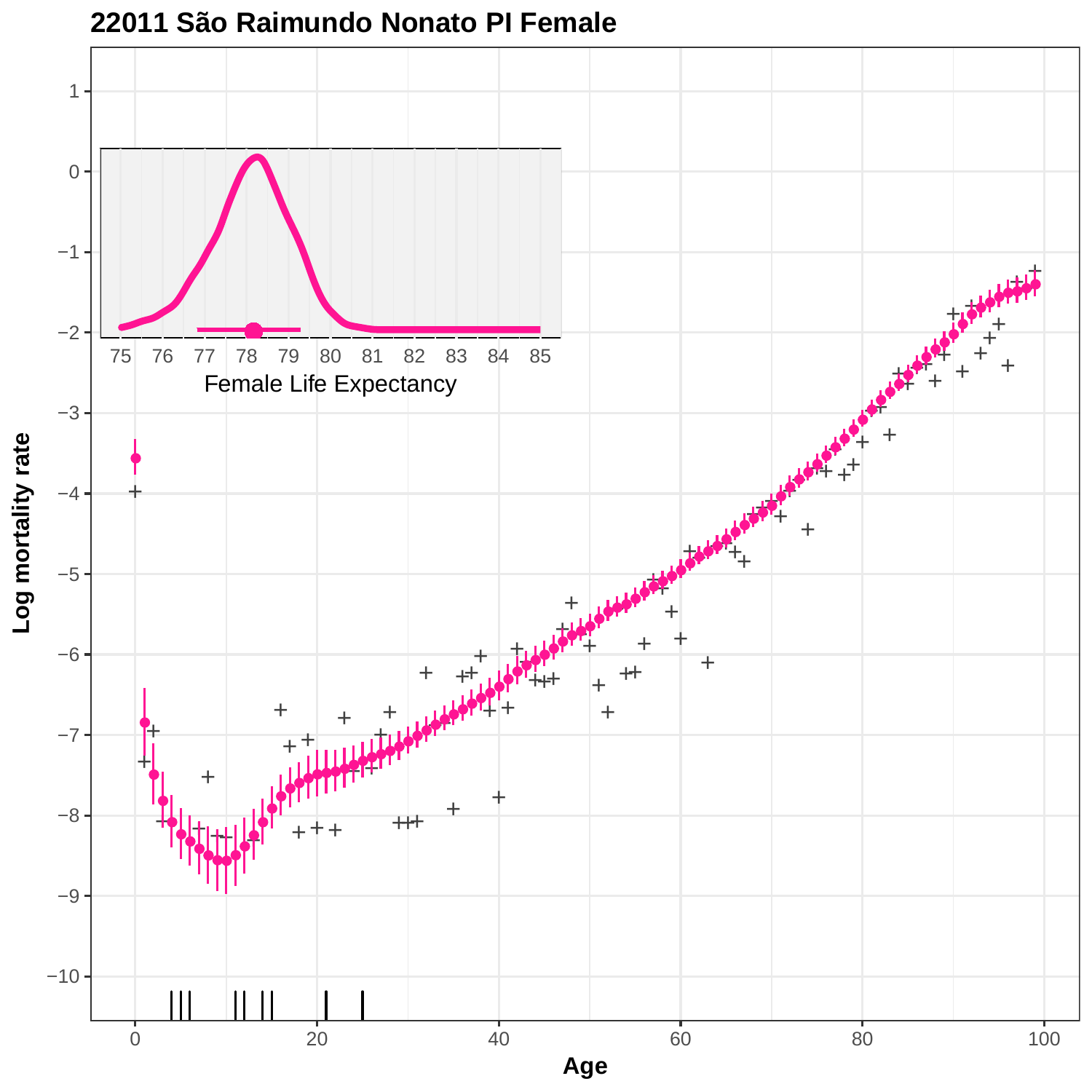

**22012 Chapadas do Extremo Sul Piauiense PI Female**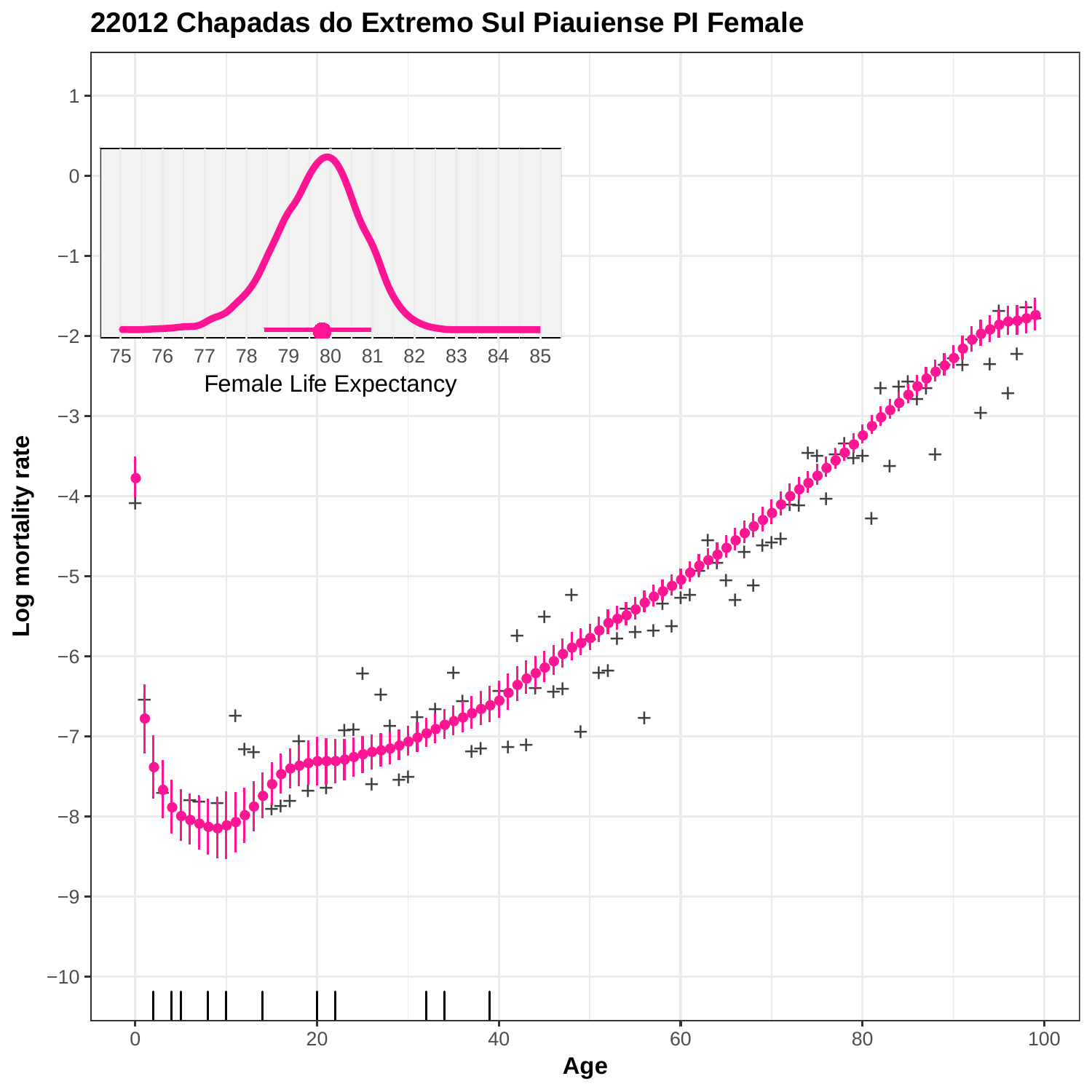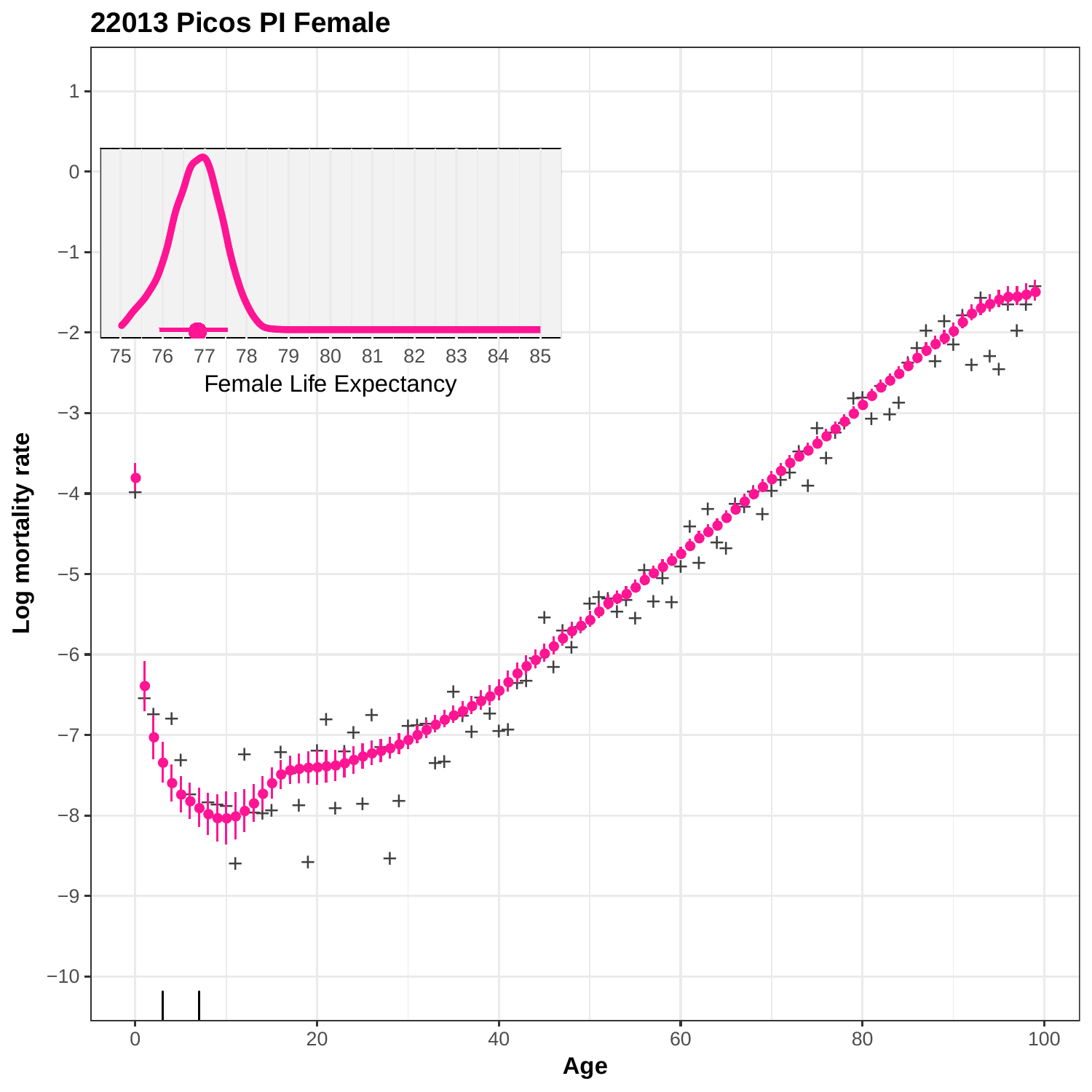

### **22014 Pio IX PI Female**